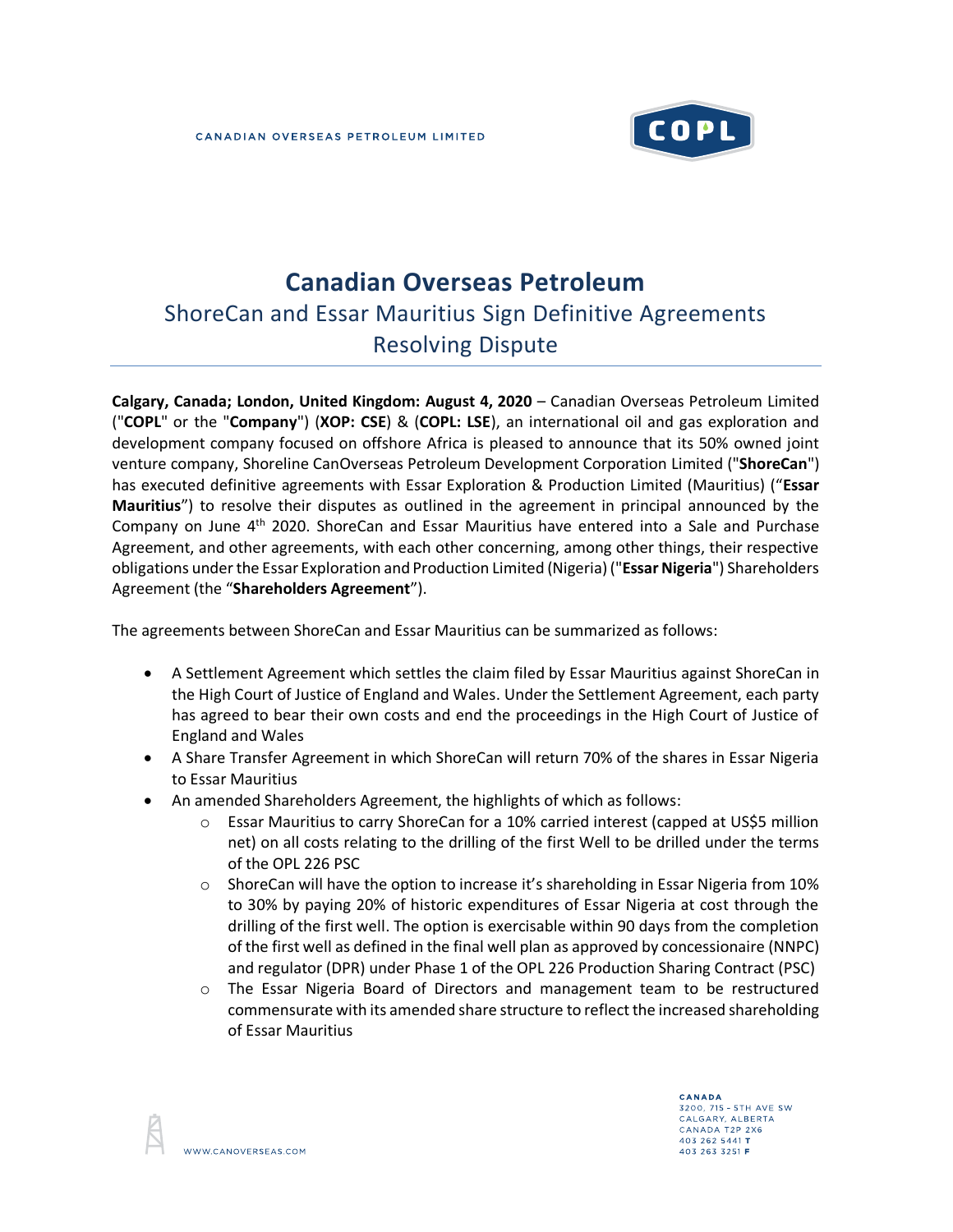• A Loan Agreement with Essar Nigeria whereby Essar Nigeria recognizes historic expenditures by ShoreCan on behalf of Essar Nigeria as a shareholder loan thus allowing ShoreCan to recover these expenditures, cost recoverable and non-cost recoverable, from future production revenue

Essar Nigeria, with the full support of its shareholders, has applied to the concessionaire and the regulator for an extension of the exploration period under the OPL 226 PSC beyond the current term ending September 30, 2020. Completion of the definitive agreements outlined above is subject to the grant of such an extension and other customary completion conditions.

## **Arthur Millholland, President and CEO, commented:**

"The execution of these definitive agreements is the first step in the transformation of the Company. This is a tremendous asset and our interest in it is appropriate for this time in the business cycle. Going forward there are opportunities available to COPL at low entry costs as a result of the drop in oil prices due the COVID-19 pandemic. We are evaluating these with the view of adding opportunities which offer near term production and cash flow with good economics during this period of low oil prices."

The Common Shares are listed under the symbol **"XOP"** on the CSE and under the symbol **"COPL"** on the London Stock Exchange.

## **For further information, please contact:**

**Mr. Arthur Millholland, President & CEO** Canadian Overseas Petroleum Limited Tel: + 1 (403) 262 5441

### **Cathy Hume**

CHF Investor Relations Tel: +1 (416) 868 1079 ext. 231 Email: cathy@chfir.com

### **Charles Goodwin**

Yellow Jersey PR Limited Tel: +44 (0) 774 778 8221 Email: copl@yellowjerseypr.com

*This news release contains forward-looking statements. The use of any of the words "initial, "scheduled", "can", "will", "prior to", "estimate", "anticipate", "believe", "should", "forecast", "future", "continue", "may", "expect", and similar expressions are intended to identify forward-looking statements. The forward-looking statements contained herein are based on certain key expectations and assumptions made by the Company, including, but not limited to, the ability to conclude definitive legal documentation in relation to the dispute referred to above, the ability to raise the necessary funding for operations, delays or changes in plans with respect to exploration or development projects or capital expenditures. Although the Company believes that the expectations and assumptions on which the forward-looking statements are based are reasonable, undue reliance should not be placed on the forward-looking statements since the Company can give no assurance that they will prove to be*